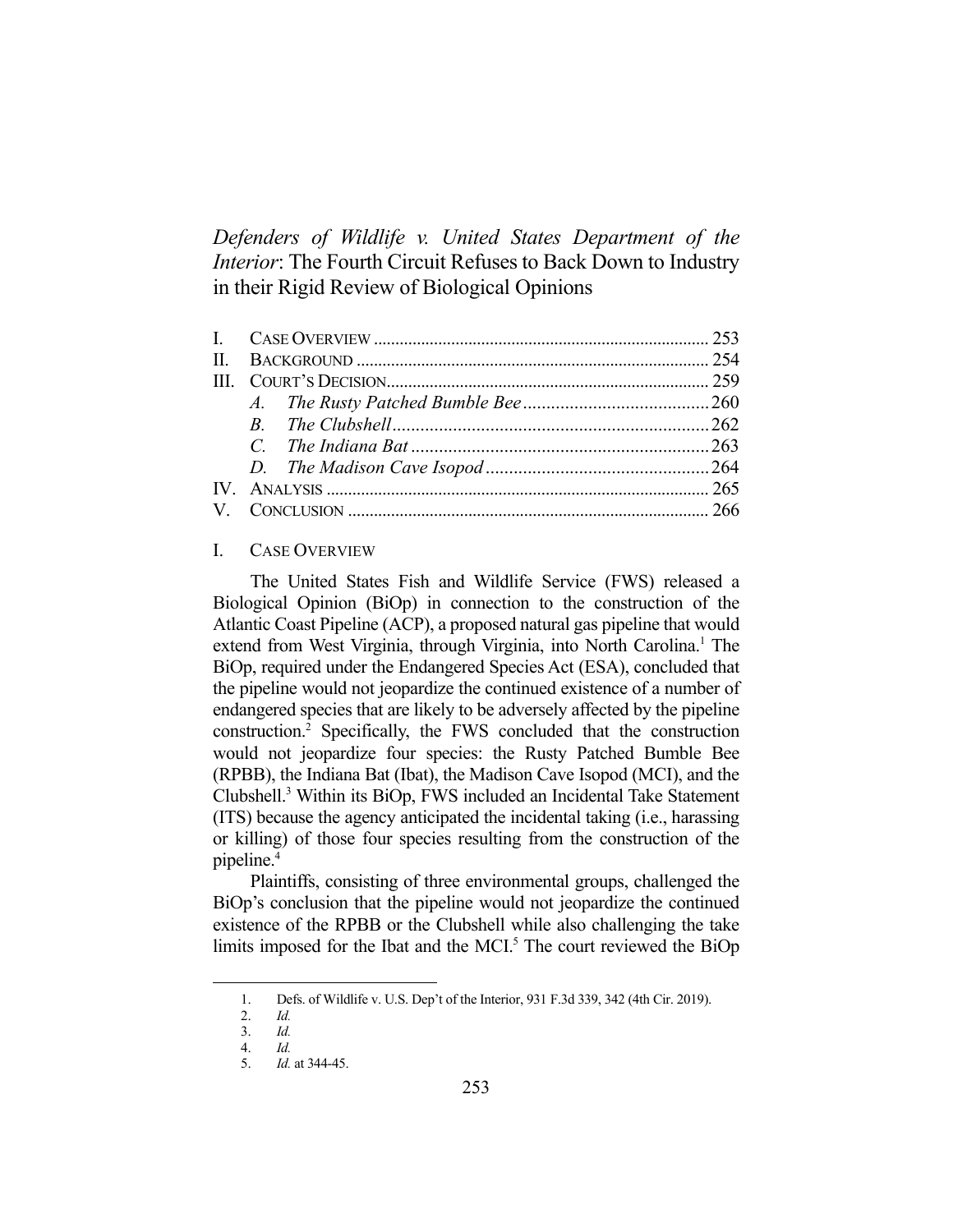under the default standard of the Administrative Procedure Act (APA) to determine if it was "arbitrary and capricious, an abuse of discretion, or otherwise not in accordance with law."6 An agency action is arbitrary and capricious if (1) the agency relies on factors that Congress has not intended it to consider; (2) entirely fails to consider an important aspect of the problem; (3) offers an explanation for its decision that runs counter to the evidence before the agency; or (4) is so implausible that it cannot be ascribed to a difference in view of the product of agency expertise.<sup>7</sup> In preparing a BiOp the FWS is required to use "the best scientific and commercial data available."8 The court assessed the agency's decision concerning each of the four species separately to find that the FWS acted arbitrarily in compiling the BiOp and the embedded ITS.<sup>9</sup> The Fourth Circuit *held* that the FWS arbitrarily concluded the ACP construction would not jeopardize the RPBB or the Clubshell and failed to create enforceable take limits for the Ibat and the MCI. *Defenders of Wildlife v. United States Department of the Interior,* 931 F.3d 339, 366 (4th Cir. 2019).

### II. BACKGROUND

 While the end results vary, most courts impose a strict standard of review when looking at projects that will impact endangered species, and when that standard is not met, the courts will disregard these studies for better or worse.<sup>10</sup> These studies are mandated by the ESA for any agency action that might impact listed endangered species, and the Secretary overseeing the agency action must provide a written statement.<sup>11</sup> That statement has been deemed a "Biological Opinion," and it must include a

 <sup>6.</sup> *Id.* at 345 (quoting Alaska Dep't of Envtl. Conservation v. EPA, 540 U.S. 461, 496  $(2004)$ ).

 <sup>7.</sup> *Id.* at 345 (quoting Defs. of Wildlife v. N.C. Dep't of Transp*.*, 762 F.3d 374, 396 (4th Cir. 2014)).

 <sup>8.</sup> *Id.* at 345 (quoting 16 U.S.C. § 1536(a)(2) (2012)).

 <sup>9.</sup> *Id.* at 346.

 <sup>10.</sup> *See, e.g.*, Nat'l Wildlife Fed'n v. Nat'l Marine Fisheries Serv., 524 F.3d 917, 938 (9th Cir. 2008) (holding that a BiOp claiming that a proposed power system would not jeopardize thirteen listed species was structurally flawed and therefore arbitrary and capricious); Dow AgroSciences LLC v. Nat'l Marine Fisheries Serv*.*, 707 F.3d 462, 475 (4th Cir. 2013) (holding that a BiOp claiming that certain pesticides would jeopardize listed fish species lacked sufficient explanation and it was therefore arbitrary and capricious).

 <sup>11. 16</sup> U.S.C. § 1536 (b)(3)(A).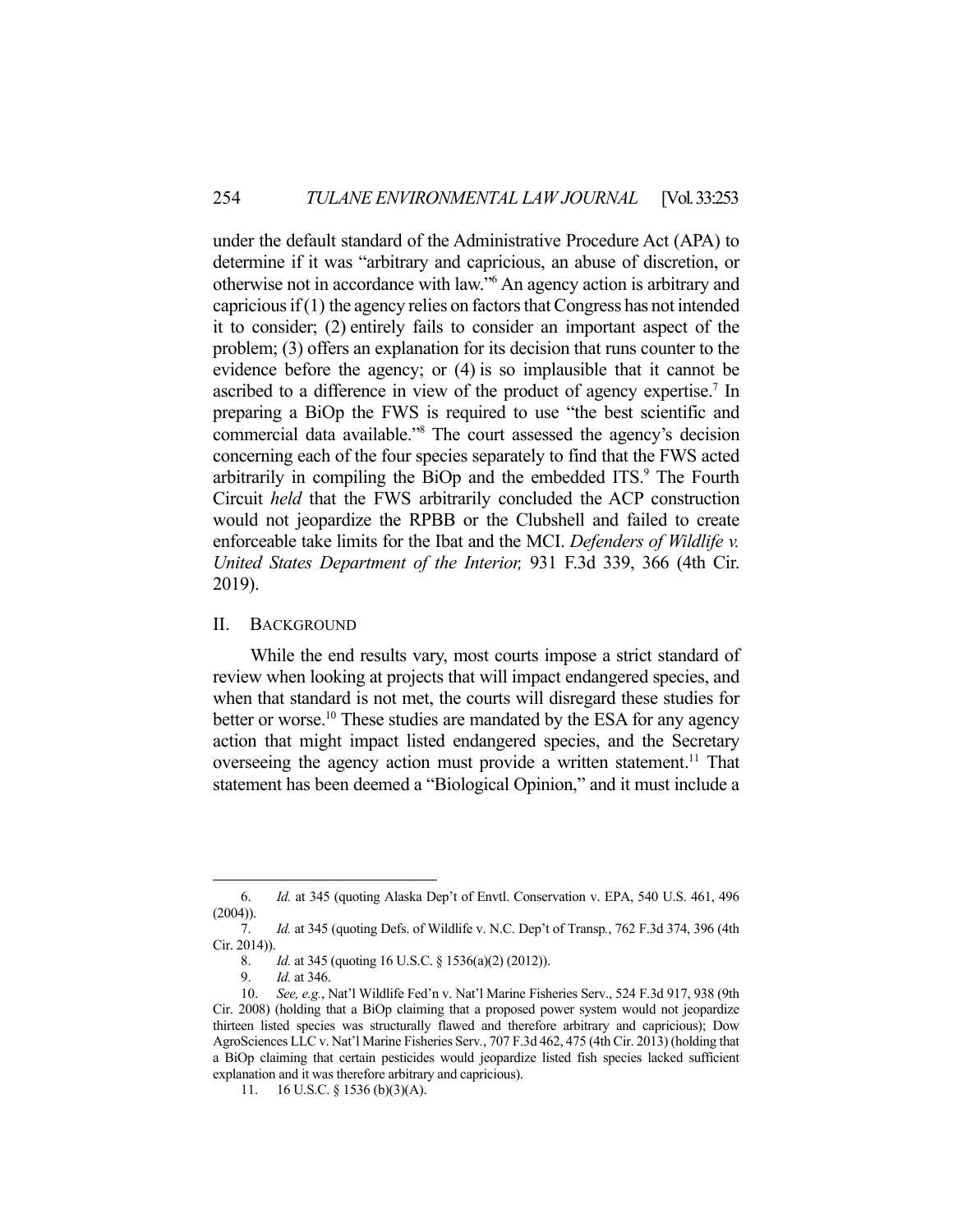detailed summary of how the agency action will affect a listed species or their habitat. $12$ 

 When the Secretary finds that an agency action will not jeopardize a listed species, but will result in incidental takings (i.e., harming or killing) of that species, there must be an ITS included within the BiOp that authorizes such takings.<sup>13</sup> This statement must specify  $(1)$  the impact of the incidental takings on each species; (2) "reasonable and prudent" measures considered necessary to minimize the impact; (3) the "terms and conditions" necessary for the agency to comply with the "reasonable and prudent measures (including, but not limited to, reporting requirements)"; and  $(4)$  the procedures to handle or dispose of the taken animals.<sup>14</sup> If these steps are followed, the agency is exempt from penalties for the takings.<sup>15</sup> In short, a BiOp that finds that a proposed project will not jeopardize the continued existence of a listed species "effectively green-lights the proposed action under the ESA, subject to the [ITS's] terms and conditions."16

 The Fourth Circuit has upheld these requirements in *Sierra Club v. United States Department of the Interior*. 17 This case is a direct predecessor to the noted case, dealing with, *inter alia,* nearly identical issues and parties.18 The plaintiffs in this case challenged the ITS in the BiOp issued by the FWS in connection to the proposed ACP construction as arbitrary and capricious under the APA.19

 The plaintiffs challenged the ITS on two grounds: first, that FWS did not set numeric take limits on five threatened species; and second, they did not follow the requirements to substitute a "habitat surrogate" for a numeric limit.<sup>20</sup> A habitat surrogate is a method to set a take limit based on the amount (usually a percentage) of a species in a geographical region rather than by individuals.<sup>21</sup> The court notes that FWS is not required to set a numeric limit; however, it may only use a habitat surrogate if it (1) demonstrates a causal link between the species and the delineated

 <sup>12.</sup> Nat'l Ass'n of Home Builders v. Defs. of Wildlife, 551 U.S. 644, 652 (2007) (quoting 16 U.S.C. § 1536 (b)(3)(A)).

 <sup>13.</sup> Or. Nat. Res. Council v. Allen, 476 F.3d 1031, 1034 (9th Cir. 2007) (citing 16 U.S.C.  $§ 1536 (b)(4), (o)).$ 

 <sup>14.</sup> *Id.* (citing 16 U.S.C. § 1536 (b)(4)).

 <sup>15.</sup> *Id.* (citing 16 U.S.C. § 1536 (o)(2)).

 <sup>16.</sup> *Id.*

 <sup>17.</sup> *See generally* Sierra Club v. U.S. Dep't of the Interior, 899 F.3d 260 (4th Cir. 2018).

 <sup>18.</sup> *See generally id.* 

 <sup>19.</sup> *Id.* at 266.

 <sup>20.</sup> *Id.* 

 <sup>21.</sup> *Id.* at 271.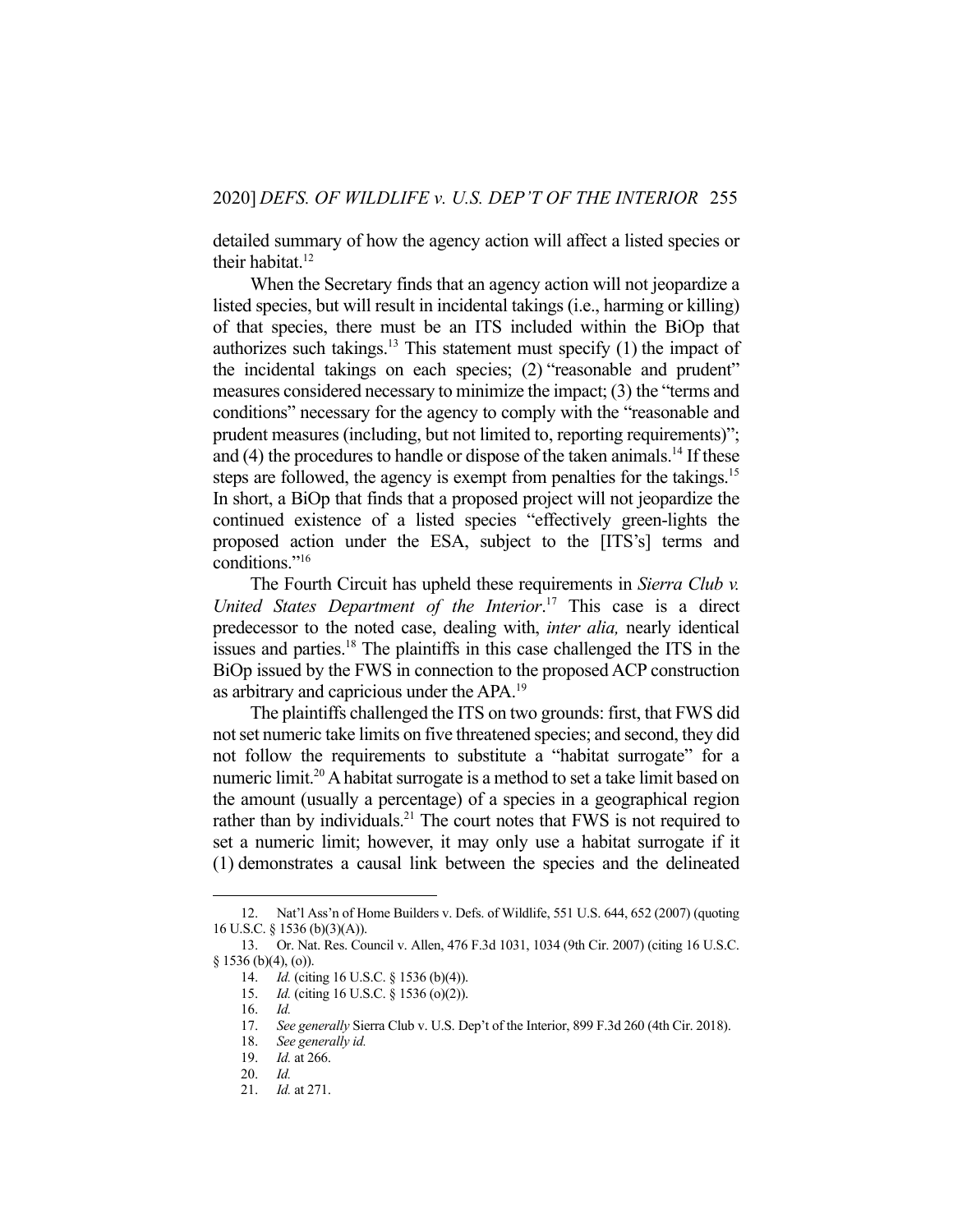habitat; (2) shows that setting a numerical limit is not practical; and (3) sets a clear standard for determining when incidental take is exceeded.<sup>22</sup> The five species at issue here were the RPBB, the MCI, the Ibat, the Clubshell, and the Northern Long-Eared Bat (NLEB).<sup>23</sup> In their ITS, FWS set take limits such as "small percent," "majority," or "all" within the specified habitat; however, the court found that these amounts were not an enforceable limit.<sup>24</sup>

 The court's first issue with the habitat surrogate was whether it would be impractical for FWA to establish a numeric take limit.<sup>25</sup> Plaintiffs pointed out that FWS had used numeric limits for some of the same species before.<sup>26</sup> FWS claimed that numeric limits were impossible to determine because they lacked current survey data or ACP had not yet completed the surveys. $27$  The court rejected this argument, stating that "FWS cannot escape its statutory and regulatory obligations by not obtaining accurate scientific information."28 FWS then argued that there was insufficient time to complete a reliable survey; however, the court found no authority whatsoever to support this argument.<sup>29</sup> Next, the court mentioned that neither FWS nor ACP agreed on what level of incidental take was allowed, leading the court to conclude that the ITS set vague and unenforceable limits.30

 The court continued by looking at each specific species mentioned in the BiOp, since their analysis for each was slightly different.<sup>31</sup> They found that FWS "failed to create proper habitat surrogates, failed to explain why numeric take limits are not practical, and failed to create enforceable take limits" for the Clubshell, the RPBB, the MCI, the Ibat, and the NLEB.<sup>32</sup> In terms of the Clubshell, the court found that the habitat surrogate failed all three of the requirements.<sup>33</sup> For the RPBB, the court found that the first element was satisfied, but not the second two. $34$  For the MCI, the court

 <sup>22.</sup> *Id.* at 266.

 <sup>23.</sup> *Id.* at 269.

 <sup>24.</sup> *Id.* at 271.

 <sup>25.</sup> *Id.* at 272.

 <sup>26.</sup> *Id.* 

 <sup>27.</sup> *Id.* 

 <sup>28.</sup> *Id.* (citing Ctr. for Biological Diversity v. Bureau of Land Mgmt*.*, 422 F. Supp. 2d 1115, 1138 (N.D. Cal. 2006)).

 <sup>29.</sup> *Id.* at 273.

 <sup>30.</sup> *Id.* at 273-74.

 <sup>31.</sup> *Id.* at 272.

 <sup>32.</sup> *Id.* at 281.

 <sup>33.</sup> *Id.* at 276.

 <sup>34.</sup> *Id.* at 277.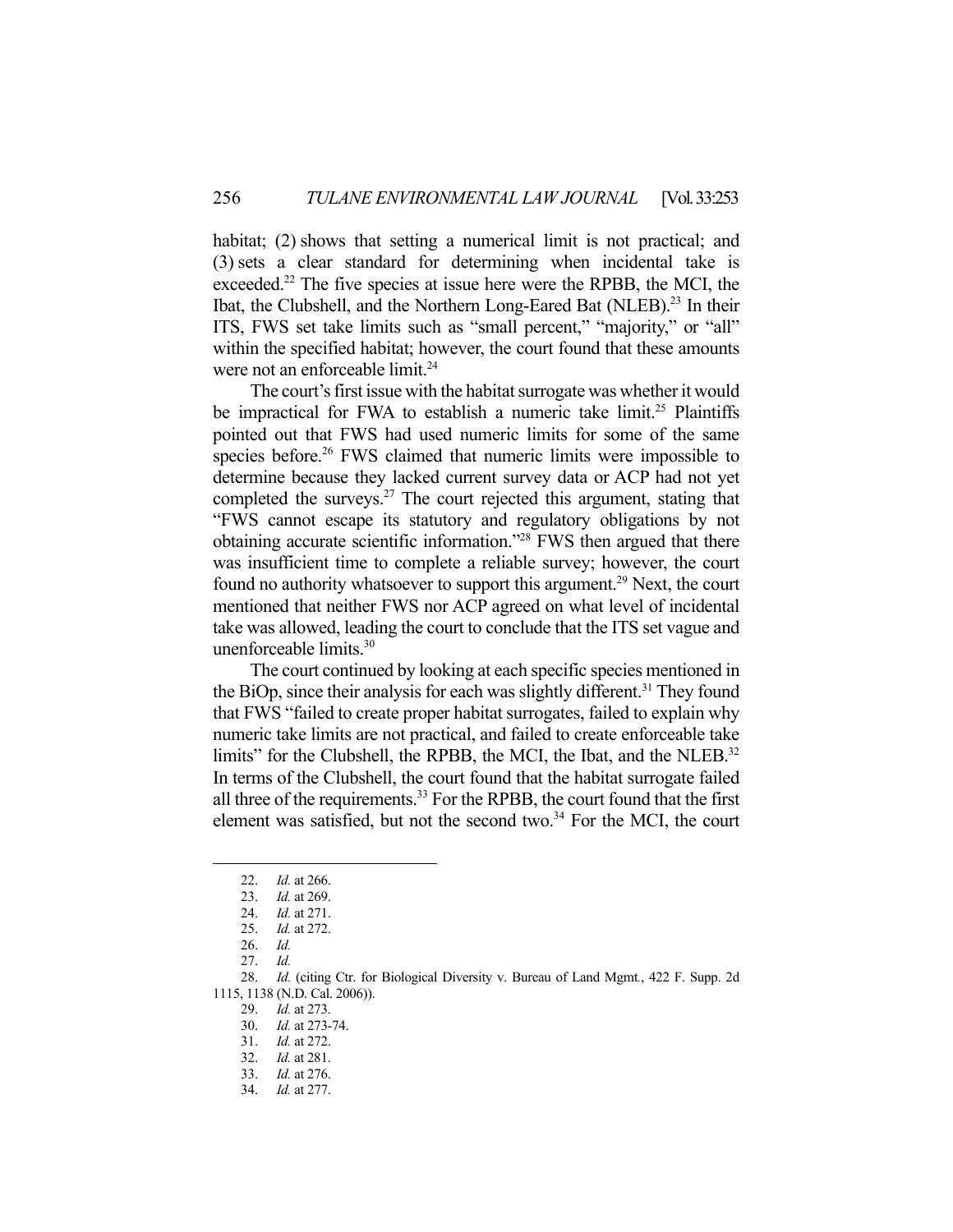found, again, that the first element was satisfied, but not the second two.<sup>35</sup> For the Ibat, FWS failed to meet all three requirements.<sup>36</sup> For the NLEB, FWS satisfied the first requirement but failed to meet the second two.<sup>37</sup> In short, FWS acted arbitrarily when assigning habitat surrogates and in doing so, they violated the ESA, and the ITS was vacated.<sup>38</sup>

 In *Dow Agrosciences LLC v. National Marine Fisheries Service*, the Fourth Circuit applied a similar strict standard of review to a BiOp; however, their conclusion had the opposite effect.<sup>39</sup> The BiOp in this case was compiled by the National Marine Fisheries Service (the service) and presented to the Environmental Protection Agency as part of the registration process for three pesticides that might impact certain listed Pacific salmonids and their habitat.<sup>40</sup> In the BiOp, the service claimed that the pesticides would jeopardize the continued existence of twenty-seven of twenty-eight listed salmonid species and adversely affect the critical habitat of twenty-five of twenty-six listed species.<sup>41</sup> By coming to this conclusion the service used "a selection of data, tests, and standards that did not appear to be logical, obvious, or even rational."42 The court noted that the service may have had satisfactory explanations for these choices; however, they failed to include them in the BiOp or on the record.<sup>43</sup> The BiOp was deemed arbitrary and capricious and was vacated despite the effect the decision could have on the listed species.<sup>44</sup>

The Ninth Circuit has dealt with similar issues in a number of cases.<sup>45</sup> In *Arizona Cattle Growers' Ass'n v. United States Fish & Wildlife, Bureau of Land Management*, the Ninth Circuit discussed the legitimacy of a nonnumerical take limit issued in an ITS in connection to cattle grazing and its impacts on listed species.<sup>46</sup> They noted that they have previously upheld

 <sup>35.</sup> *Id.* at 278.

 <sup>36.</sup> *Id.* at 280.

 <sup>37.</sup> *Id.* at 281.

 <sup>38.</sup> *Id.*

 <sup>39.</sup> *See* Dow Agroscis., L.L.C. v. Nat'l Marine Fisheries Serv*.*, 707 F.3d 462, 475 (4th Cir. 2013).

 <sup>40.</sup> *Id.* at 464.

 <sup>41.</sup> *Id.* at 466.

 <sup>42.</sup> *Id.* at 475.

 <sup>43.</sup> *Id.* 

 <sup>44.</sup> *Id.* 

 <sup>45.</sup> *See* Or. Nat. Res. Council v. Allen, 476 F.3d 1031 (9th Cir. 2007); Nat'l Wildlife Fed'n v. Nat'l Marine Fisheries Serv., 524 F.3d 917 (9th Cir. 2008); Ariz. Cattle Growers' Ass'n v. U.S. Fish & Wildlife Serv., Bureau of Land Mgmt., 273 F.3d 1229 (9th Cir. 2001); Ctr. for Biological Diversity v. U.S. Bureau of Land Mgmt., 698 F.3d 1101 (9th Cir. 2012).

 <sup>46.</sup> *Ariz. Cattle Growers' Ass'n*, 273 F.3d at 1250.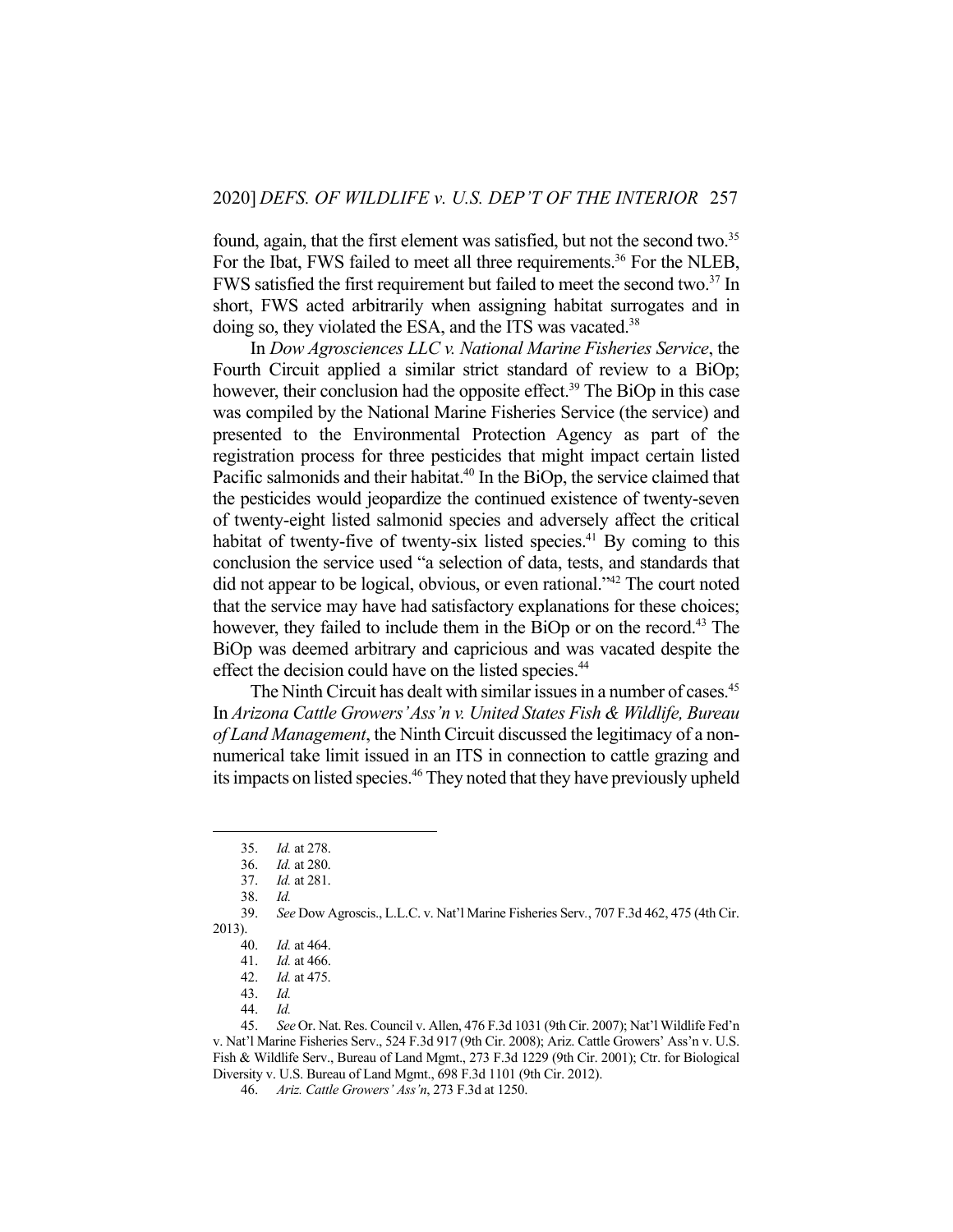cases that use a mix of estimates and numbers.<sup>47</sup> They also mentioned that, while Congress prefers precise numerical limits, it foresaw situations where that would be impossible.<sup>48</sup> They did, however, note that if take limits are not based on specific numerical limits, it must be established that "no such numerical value could be practically obtained."49 While this court never used the term "habitat surrogate," they did require the same three elements be met when substituting a numerical take limit for a surrogate.<sup>50</sup> They concluded that the first element was met, the second two were not, and the ITS was, thus, arbitrary and capricious. $51$ 

 In *Oregon Natural Resource Council v. Allen*, the Ninth Circuit looked at the validity of another  $ITS.^{52}$  This one was in relation to a logging operation that threatened the Northern Spotted Owl.<sup>53</sup> This case is slightly different because the ITS was issued after the connected BiOp was withdrawn.<sup>54</sup> However, it is similar in that the ITS allowed for the incidental taking of "all" Northern Spotted Owls in the area instead of a specific numeric value.<sup>55</sup> Focusing on the second issue, the court noted that simply allowing the taking of all owls without limit is "inadequate because it prevents the action agencies from fulfilling the monitoring function" as required by the ESA.<sup>56</sup> They concluded that the ITS was arbitrary and capricious for several reasons, but as is relevant here, it failed to provide a numerical limit without explaining why such a limit was impractical.<sup>57</sup>

 The Ninth Circuit has also dealt with arbitrary no-jeopardy findings in BiOps in *National Wildlife Federation v. National Marine Fisheries*  Service.<sup>58</sup> In this case, the National Marine Fisheries Service (NMFS) issued a BiOp in connection to a large-scale operation on a river system conducted by a power company that included dams and related facilities.<sup>59</sup> They concluded that it would not jeopardize thirteen listed salmonid

57. *Id.* at 1041.

 <sup>47.</sup> *Id.* at 1249.

 <sup>48.</sup> *Id.* at 1250.

 <sup>49.</sup> *Id.* 

 <sup>50.</sup> *Id.* 

<sup>51.</sup> *Id.* at 1251.<br>52. *See general* 52. *See generally* Or. Nat. Res. Council v. Allen, 476 F.3d 1031 (9th Cir. 2007).

 <sup>53.</sup> *Id.* at 1032.

 <sup>54.</sup> *Id.* 

 <sup>55.</sup> *Id.* 

 <sup>56.</sup> *Id.* at 1040-41.

 <sup>58.</sup> Nat'l Wildlife Fed. v. Nat'l Marine Fisheries Serv., 524 F.3d 917, 924 (9th Cir. 2008).

 <sup>59.</sup> *Id.* at 922.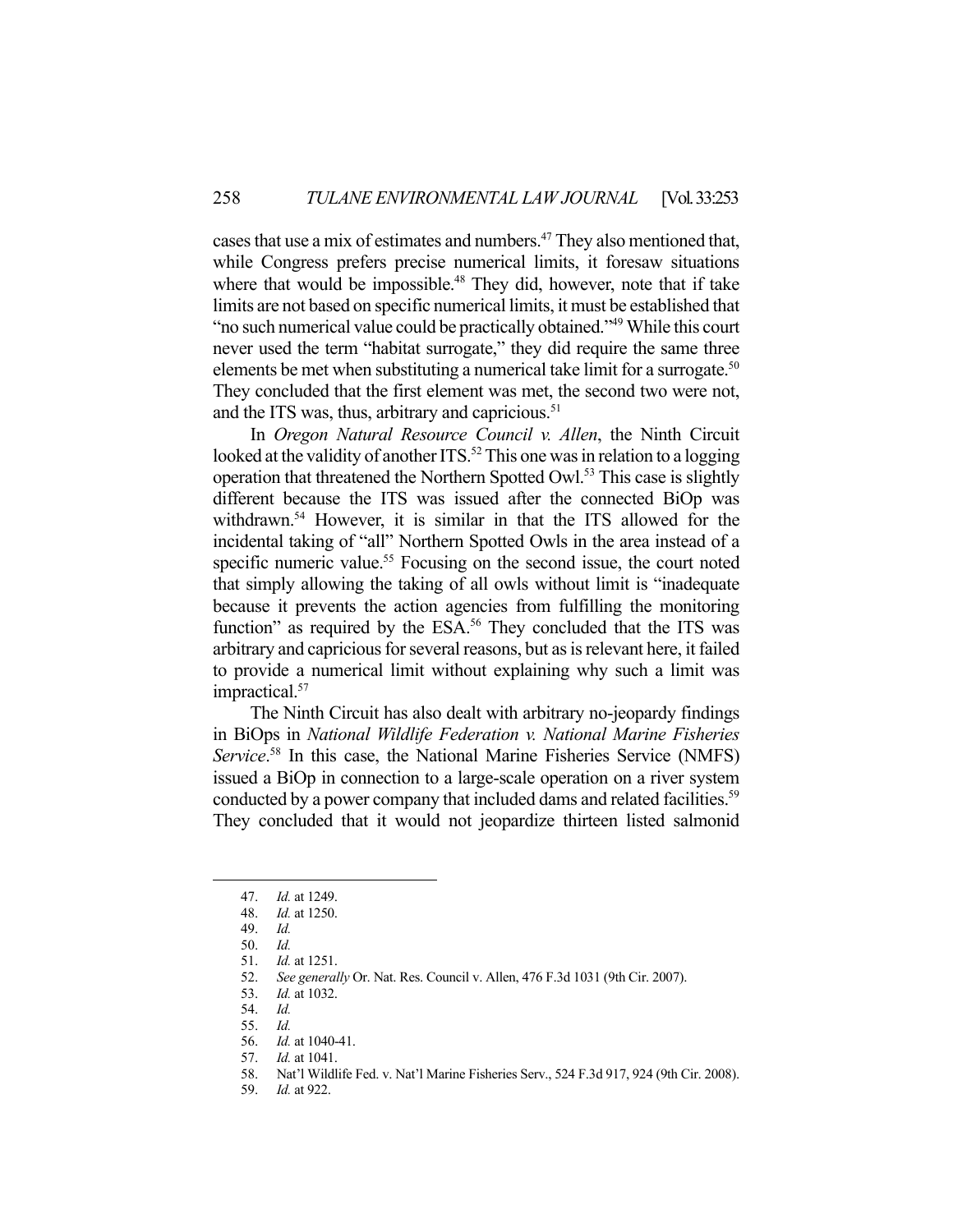species in the area.<sup>60</sup> The court noted that "in making its jeopardy determination, the consulting agency evaluates 'the current status of the listed species or critical habitat,' the 'effects of the action,' and 'cumulative effects.'"61 The court concluded that the district court was correct in finding that NMFS failed to make its determination of the full effects of the proposed action.<sup>62</sup> NMFS excluded certain impacts from the BiOp, deeming them "non-discretionary," and the court held that this was a structural flaw in the  $BiOp<sup>63</sup>$  They stated that the  $BiOp$  was "little more than an analytical slight [sic] of hand, manipulating the variables to achieve a 'no jeopardy' finding."64

 In *Miccosukee Tribe of Indians v. United States*, the Eleventh Circuit considered whether a BiOp including an ITS using "habitat markers" instead of numerical limits was arbitrary and capricious.<sup>65</sup> This court had a problem with the habitat markers, and although they found the other parts of the BiOp were valid, they vacated the ITS.<sup>66</sup> They did so because they found that Congress intended for numerical limits instead of habitat markers when practical, and they found no reason for a numerical limit to be impractical here.<sup>67</sup> They pointed out that population data was available, and "using habitat markers when population data is available is like turning on the weather channel to see if it is raining instead of looking out a window."68 The court upheld the BiOp yet ordered the ITS be modified or replaced.<sup>69</sup>

### III. COURT'S DECISION

 In the noted case, the Fourth Circuit adhered to the rigid standard of review for BiOps and ITSs that it and its sister circuits have followed in the past. It refused to fast-track the ACP construction process, holding FWS to its statutory obligations.<sup>70</sup> Noting that it took only nineteen days after FWS resumed consultation to issue a new BiOp and ITS after it was vacated in *Sierra Club*, the court held that by "fast-tracking its decisions,

 <sup>60.</sup> *Id.*

 <sup>61.</sup> *Id.* at 924 (quoting 50 C.F.R. § 402.14 (g)(2)-(3) (2005)).

 <sup>62.</sup> *Id.* at 926, 938.

 <sup>63.</sup> *Id.* at 933.

 <sup>64.</sup> *Id.* 

 <sup>65.</sup> Miccosukee Tribe of Indians v. United States, 566 F.3d 1257, 1264-65 (11th Cir. 2009).

 <sup>66.</sup> *Id.* at 1275.

 <sup>67.</sup> *Id.* at 1274.

 <sup>68.</sup> *Id.* at 1275.

 <sup>69.</sup> *Id.* 

 <sup>70.</sup> Defs. of Wildlife v. U.S. Dep't of the Interior, 931 F.3d 339, 365, 366 (4th Cir. 2019).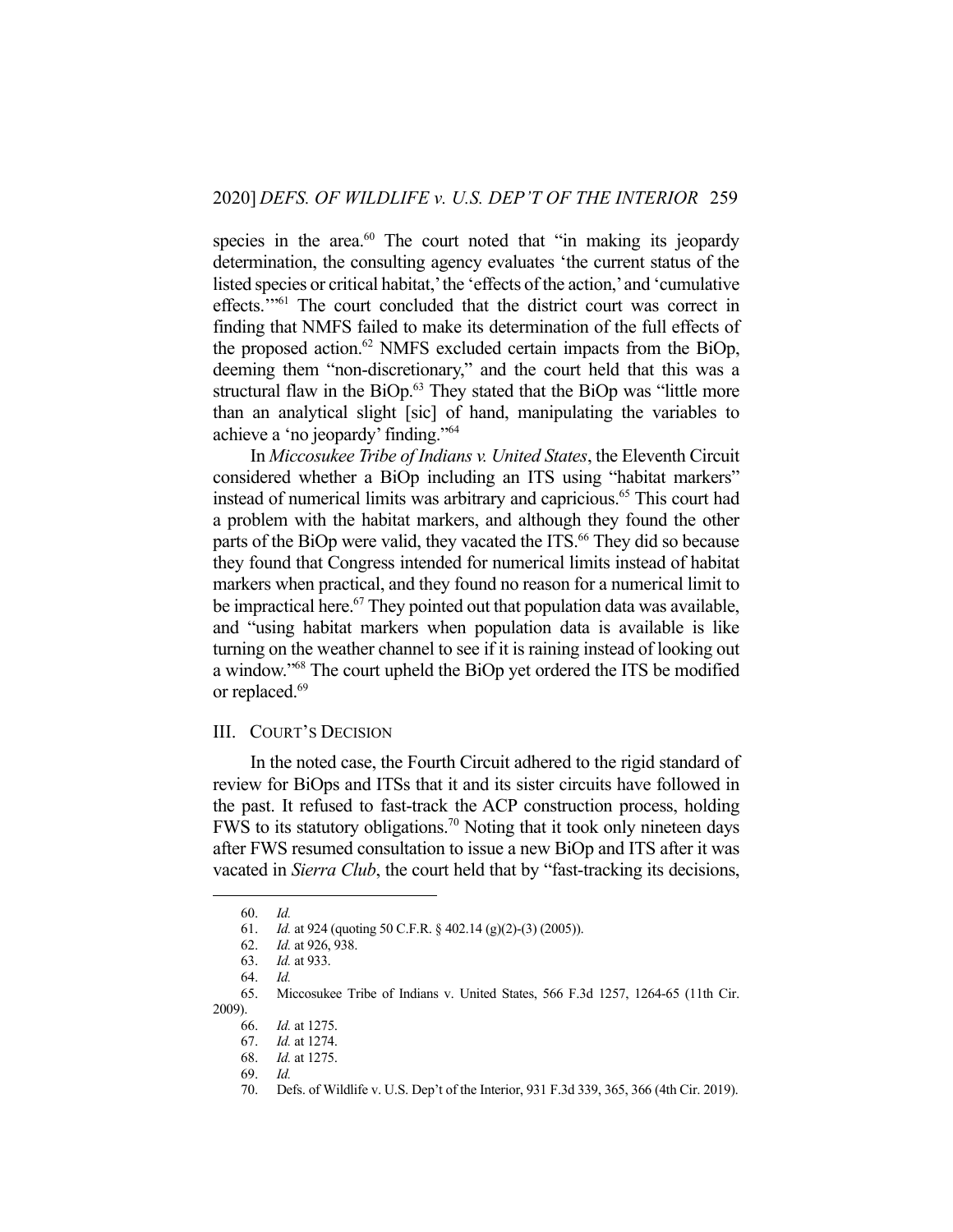the agency appears to have lost sight of its mandate under the ESA: 'to protect and conserve endangered and threatened species and their habitats."<sup>71</sup> To reach this conclusion, the court analyzed the process FWS used to study the four noted species (omitting the NLEB for undisclosed reasons). $72$ 

### *A. The Rusty Patched Bumble Bee*

 Starting with the RPBB, the court considered the finding in the BiOp claiming that the ACP would not jeopardize the continued existence of the species.<sup>73</sup> After discussing the extreme danger of extinction the RPBB faces, it explained the analysis FWS undertook.74 FWS established "highpotential zones," or areas that are thought "to provide a reasonable basis for describing where the species is likely to be present and where federal agencies should . . . evaluate the potential effects of their actions."75 If a project area overlaps with a high-potential zone, the agency has two options: (1) It may survey the overlapped area to verify the presence of the RPBB, or (2) it may choose to forego the survey and assume the RPBB is present, requiring a consultation with FWS.<sup>76</sup> FWS found that 6.29 hectares of overlapping habitat existed and turned to option two, relying on an assumption that twenty-two nests were located in the area.<sup>77</sup> Although they claimed that the loss of one colony could affect the entire population, they found that the ACP could take up to twenty-two colonies and it would not jeopardize the RPBB.78

 Plaintiffs advanced four persuasive arguments, claiming that the FWS result is arbitrary and capricious.<sup>79</sup> The first is that the nest density calculation used by FWS was not based on the best available information and it ignored evidence that the agency itself developed.<sup>80</sup> Because of the fast-tracked nature of this project, FWS did not conduct their own survey on the RPBB and instead looked to two other bumble bee species, the Buff-Tailed Bumble Bee and the Great Yellow Bumble Bee, both of which

<sup>71.</sup> *Id.* (quoting Nat'l Ass'n of Home Builders v. Defs. of Wildlife, 551 U.S. 644, 651 (2007)).

 <sup>72.</sup> *Id.* at 344-45, 346.

 <sup>73.</sup> *Id.* at 346.

 <sup>74.</sup> *Id.* at 346-47.

 <sup>75.</sup> *Id.* at 347.

 <sup>76.</sup> *Id.* 

 <sup>77.</sup> *Id.* at 348.

 <sup>78.</sup> *Id.* 

 <sup>79.</sup> *Id.* 

 <sup>80.</sup> *Id.* at 349.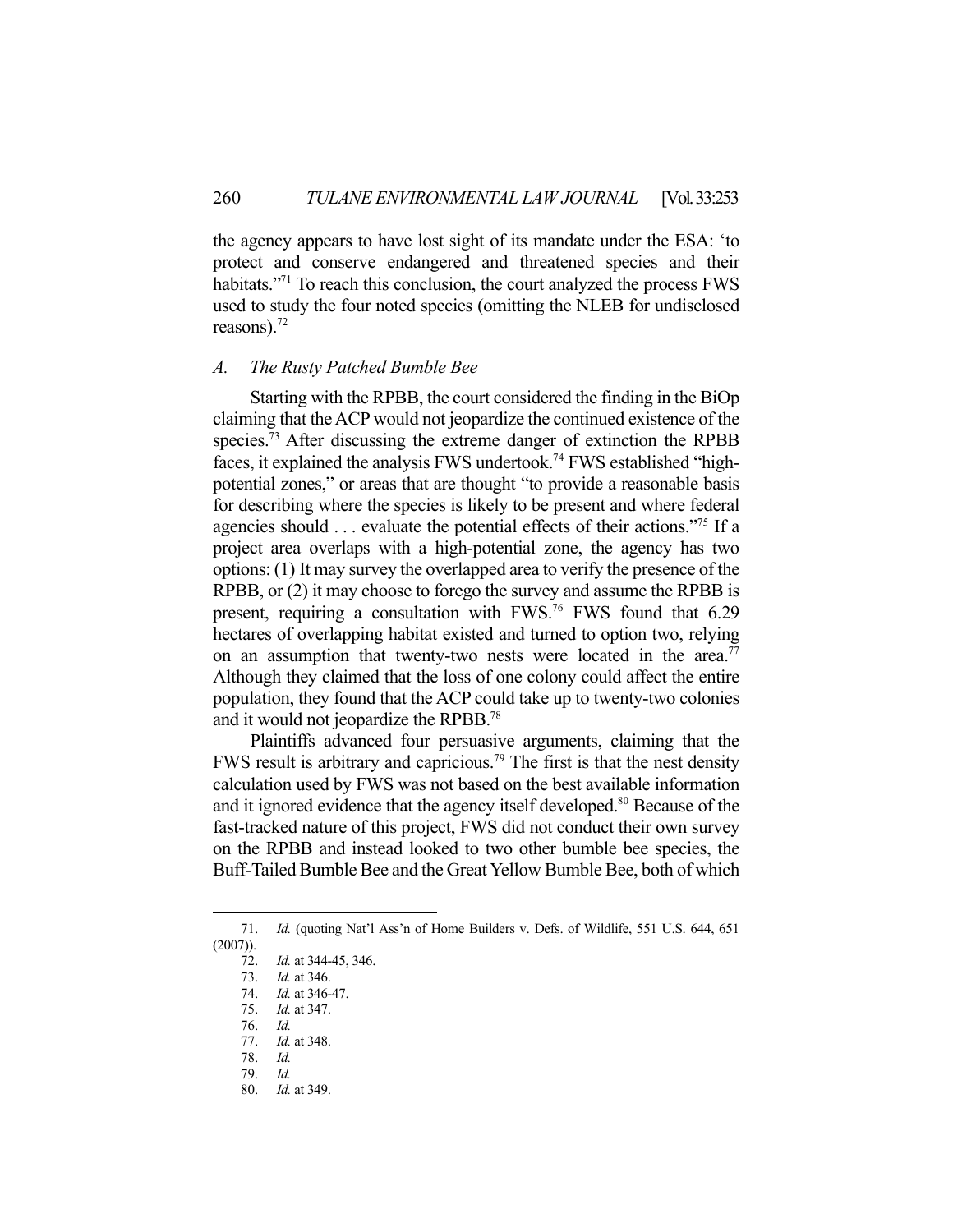are "common and abundant," unlike the RPBB.<sup>81</sup> FWS also took the highest numbers of the nest/hectare range of the other species and did not explain why.<sup>82</sup> When looking at their nest density figure, the court noted that "the agency appears to have randomly picked that number out of a hat."<sup>83</sup> The nest density figure was further shown to be arbitrary by other evidence compiled by FWS itself when the RPBB was added to the list of endangered species, which showed that the population was in rapid decline and there is no reasonable explanation to compare it to a much more abundant species.<sup>84</sup>

 The next argument was that the no-jeopardy finding was arbitrary because it was at odds with FWS's own evidence that the RPBB that would be impacted are crucial to the survival of the species.<sup>85</sup> According to the BiOp, the projected action would impact RPBB in two ways: (1) it would indirectly reduce reproductive success, and (2) it would directly impact colony reproduction.<sup>86</sup> Although the number of bees claimed by FWS in the area is arbitrary, if it was correct, the BiOp's conclusion would still be arbitrary.<sup>87</sup> FWS itself has recognized that "every remaining" population is important[ ] for the species' continued survival."88 Because of this, the court found that FWS acted arbitrarily in determining the impacts of the ACP on the RPBB's continued existence.<sup>89</sup>

 The following argument was that the BiOp failed to consider the overall status of the RPBB.<sup>90</sup> As laid out in the FWS's ESA Handbook, a status statement should be included in the BiOp to determine the effect on the species "as a whole."<sup>91</sup> This statement is usually multiple pages of indepth descriptions; however, the included statement in this BiOp was only four sentences long.<sup>92</sup> The court stated that the BiOp's failure to consider the already precarious state of the RPBB renders the no-jeopardy finding arbitrary and subject to vacatur.<sup>93</sup>

84. *Id.* 

- 87. *Id.* 
	- 88. *Id.*
	- 89. *Id.* at 352-53.
	- 90. *Id.* at 353.
	- 91. *Id.*
	- 92. *Id.*
	- 93. *Id.* at 354.

 <sup>81.</sup> *Id.* 

 <sup>82.</sup> *Id.* at 350.

 <sup>83.</sup> *Id.* 

 <sup>85.</sup> *Id.* at 351.

 <sup>86.</sup> *Id.* at 352.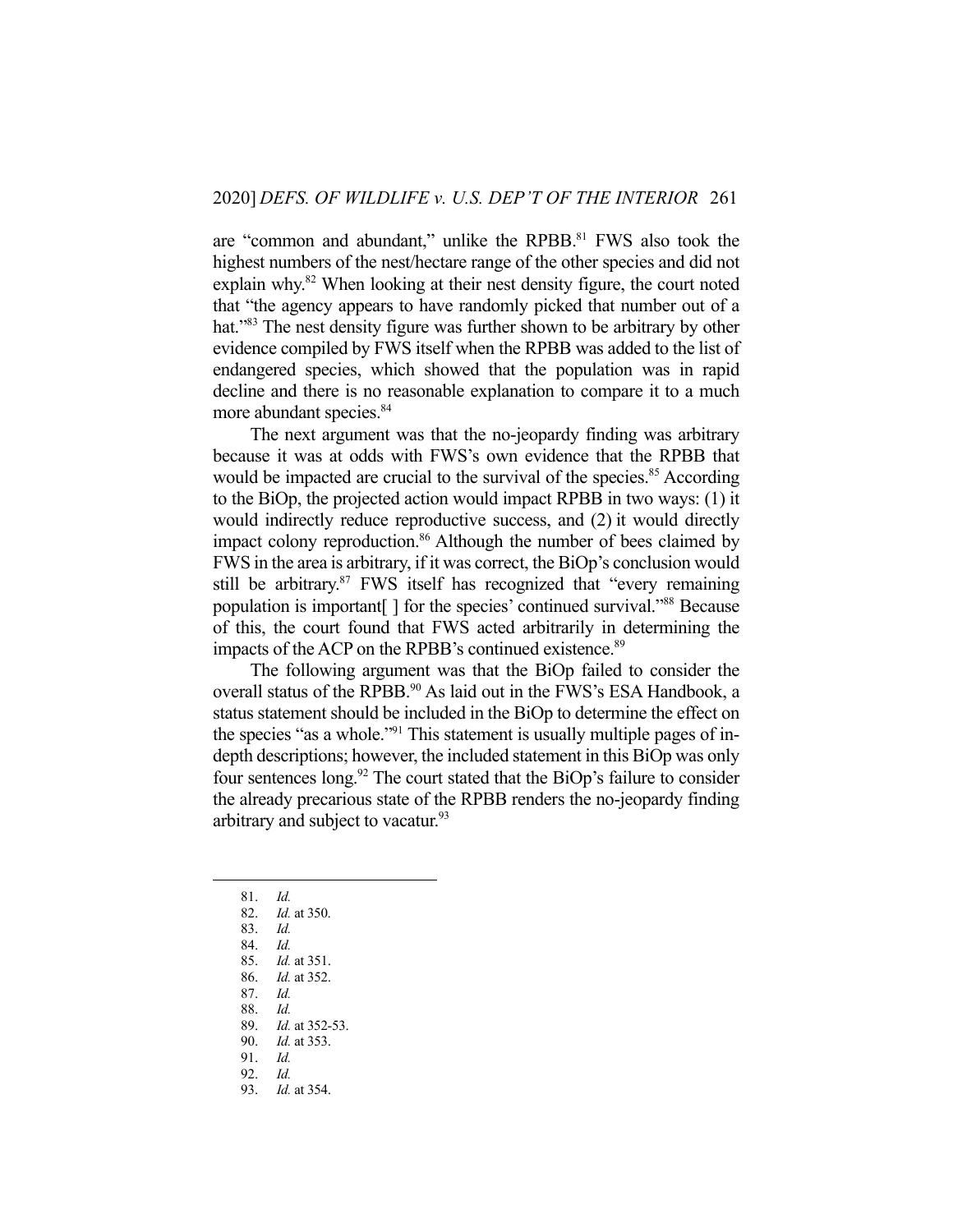The final argument presented by the plaintiffs for the RPBB was that the BiOp ignored the ACP's effects on RPBB recovery.<sup>94</sup> While the court noted that there is a fine line between survival and recovery, a site-specific BiOp like this one still needs to address recovery impacts.<sup>95</sup> The BiOp did not mention recovery at all, and the court noted that "[t]he agency is not permitted to resolve the difficulty of distinguishing between survival and recovery 'by ignoring recovery needs and focusing entirely on survival.<sup>""96</sup> Ultimately, the court held that the no-jeopardy finding was arbitrary and capricious because it contradicted available evidence, relied on data without providing a reasonable explanation of that reliance, failed to consider the RPBB's status, and failed to address recovery.<sup>97</sup>

# *B. The Clubshell*

 Next, the court turned to the Clubshell, which is a small freshwater mussel that lives in rivers and streams where it burrows two to four inches below the riverbed.<sup>98</sup> When heavy sedimentation occurs in the waterway, the Clubshell will experience adverse effects often resulting in their suffocation.<sup>99</sup> There remain only thirteen known populations of the species in twenty-one streams.<sup>100</sup> Although there may be over one million in number, most of them live in one river, and only seven of the thirteen populations show reproductive success.101 The proposed ACP construction would affect the entire length of one of these streams, called Hackers Creek, where a Clubshell population is located.<sup>102</sup> In their previous BiOp, FWS required ACP to salvage the population and eventually reintroduce them elsewhere.<sup>103</sup> Two out of three of these salvage efforts were carried out in 2018, and two months later the current BiOp was issued with the no-jeopardy finding.104

 FWS claimed that the remaining Clubshell have shown no evidence of reproductive success and are therefore not important to the recovery of

 <sup>94.</sup> *Id.* 

 <sup>95.</sup> *Id.* (quoting Cooling Water Intake Structure Coal. v. EPA, 905 F.3d 49, 76 (2d Cir. 2018)).

 <sup>96.</sup> *Id.* (quoting Nat'l Wildlife Fed'n v. Nat'l Marine Fisheries Serv., 524 F.3d 917, 932 n.11 (9th Cir. 2008)).

 <sup>97.</sup> *Id.* at 355.

 <sup>98.</sup> *Id.* 

 <sup>99.</sup> *Id.* at 355-56. 100. *Id.* at 356.

 <sup>101.</sup> *Id.*  102. *Id.* 

 <sup>103.</sup> *Id.* at 356-57.

 <sup>104.</sup> *Id.* at 357.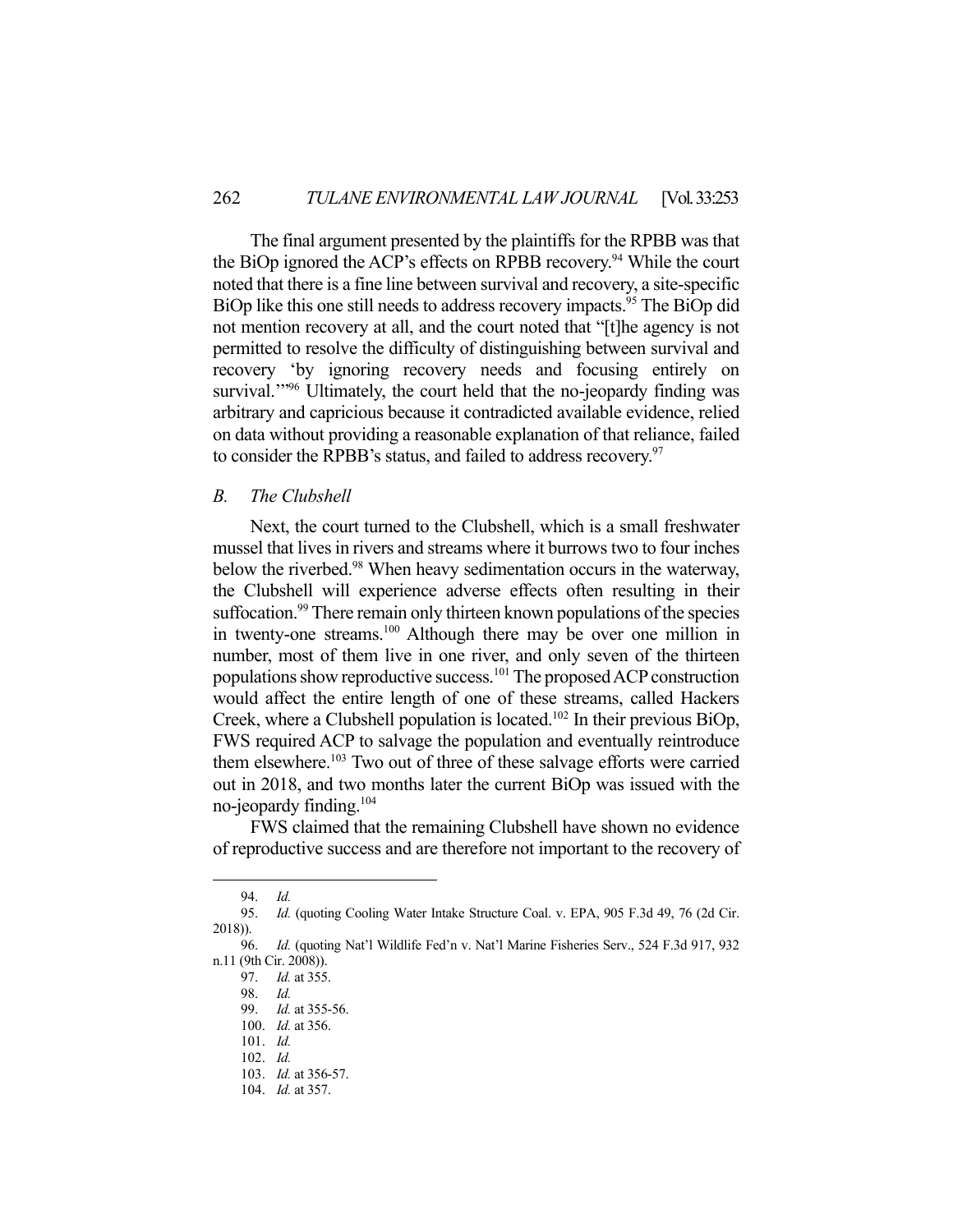the species as a whole.<sup>105</sup> The court found no legal authority to support this claim.106 Although the ESA is aimed at promoting self-sustaining populations, it is not exclusive to naturally reproductive populations.107 It considers artificial propagation, showing that a nonreproductive status is not sufficient to conclude that a species will not be jeopardized by agency action.108 The court also found that the population will not return to preconstruction numbers even long after the sedimentation has cleared, yet the BiOp does not explain why a reduction in numbers to this population poses no jeopardy to the species.<sup>109</sup>

 The court also recognized that FWS's sole focus on reproduction did not accord with the agency's own criteria for Clubshell recovery.<sup>110</sup> In their 1994 recovery plan, FWS designated certain nonreproductive species as crucial to Clubshell recovery, but in this BiOp, they failed to explain why this one is not.<sup>111</sup> The court was also concerned that the recovery plan, upon which they found that there are no upstream populations, is from 1994, and is outdated by their own admission.<sup>112</sup> FWS updated its estimate of the area in 2018 to issue this BiOp; however, they continued to rely on the outdated data to conclude that no Clubshell populations live further upstream.113 The court also mentioned that the most recent survey effort was lacking when compared to earlier efforts.<sup>114</sup> The court rejected FWS's arguments and agreed with plaintiffs that the no-jeopardy finding was arbitrary and capricious.<sup>115</sup>

## *C. The Indiana Bat*

 The next issue in this case was the ITS and its use of surrogate habitats for the Ibat.<sup>116</sup> The pipeline would cross four types of Ibat habitat, but the only one at issue here is the "unoccupied summer habitat, suitable for Ibat occupation but in which Ibats have not been detected during the summer."<sup>117</sup> In their previous BiOp, FWS claimed that removing the trees

115. *Id.* at 360.

 <sup>105.</sup> *Id.* 

 <sup>106.</sup> *Id.* 

 <sup>107.</sup> *Id.* at 358.

 <sup>108.</sup> *Id.*  109. *Id.* 

 <sup>110.</sup> *Id.* 

 <sup>111.</sup> *Id.* 

 <sup>112.</sup> *Id.* at 358-59.

 <sup>113.</sup> *Id.* 

 <sup>114.</sup> *Id.* 

 <sup>116.</sup> *Id.*  117. *Id.*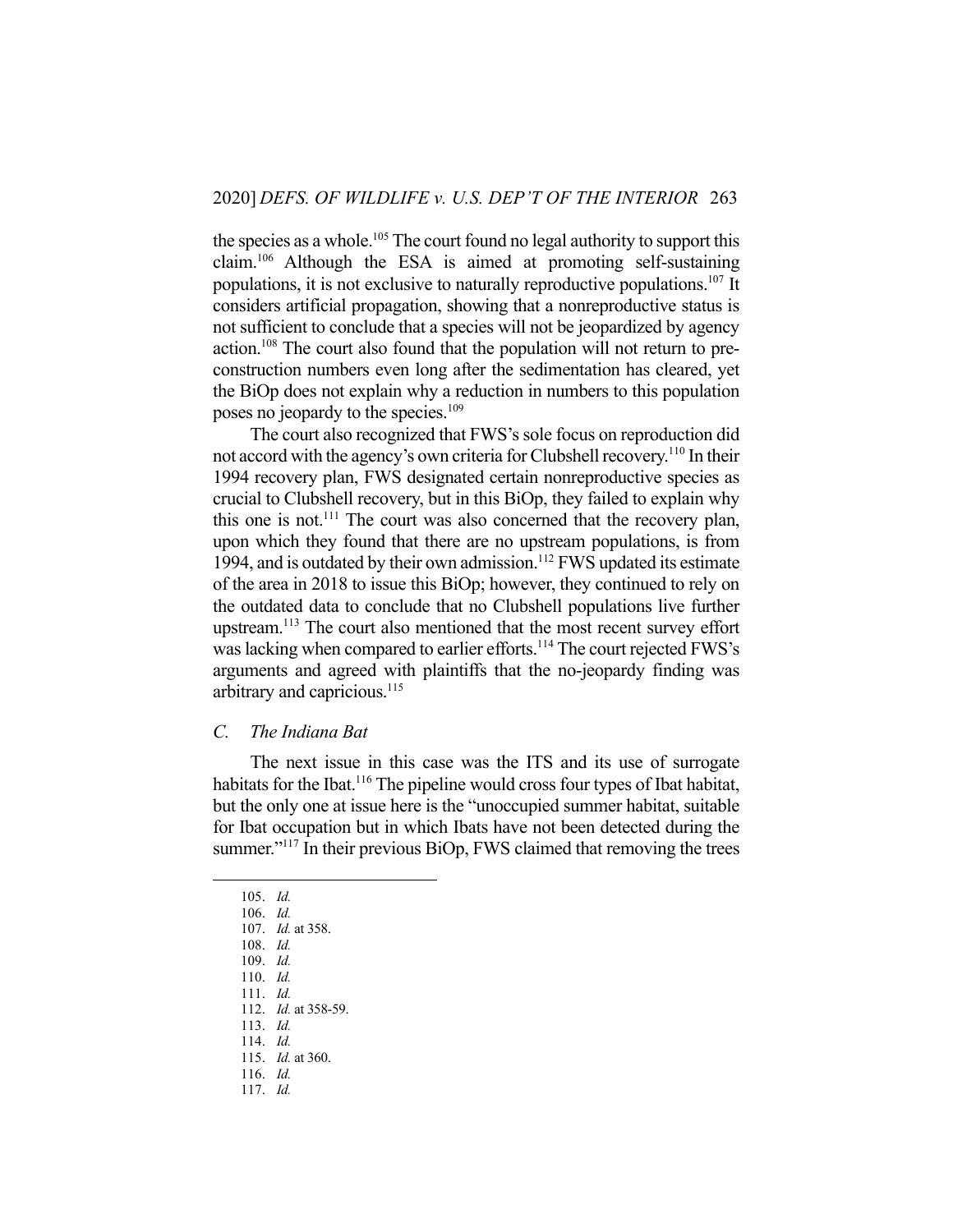from this area would impact the Ibat; however, in this BiOp they switched positions with no explanation.<sup>118</sup> They concluded that there is no need for a take limit because clearing the forest would not incidentally take any Ibats.119 The court rejected this argument, stating that "it takes little more than common sense to deem arbitrary FWS's conclusion that clearing unoccupied yet suitable forest habitat . . . will have no impact on the species."<sup>120</sup> They concluded that the ITS failed to create a clear standard of when a take has been exceeded, and thus they acted arbitrarily by failing to specify the impact of incidental takes on the Ibat.<sup>121</sup>

## *D. The Madison Cave Isopod*

 The final issue was the take limits imposed on the MCI, a threatened freshwater subterranean crustacean that is about a half-inch in size and lives in underground caverns.<sup>122</sup> The court recognized the need for a habitat surrogate because the small size of the species makes a numerical limit impractical.<sup>123</sup> However, the issue here was the soundness of that surrogate.<sup>124</sup> The BiOp found that 1974 acres of MCI habitat would be impacted by the proposed construction, specifically an 11.2 acre cave that will be bisected.<sup>125</sup> They acknowledged that the construction would ripple out a half-mile, such that the total habitat taken would be 896.7 acres.<sup>126</sup> However, FWS only used the 11.2 acres that would be directly displaced as the habitat surrogate because "that is the area that [FWS] can actually measure and monitor."127 Although they claimed this accounted for the 896.7-acre area because of the ripple effects, the ITS did not account for the take of MCI in the remainder of the 1974 acres of MCI habitat impacted by the proposed action.<sup>128</sup> They claimed that only MCI in the smaller area would be affected, yet the court noted that nothing in the BiOp said that, nor explained why the construction impacts would not extend into the remaining habitat.<sup>129</sup> Therefore, the MCI take limit was arbitrary

 <sup>118.</sup> *Id.* at 362.

 <sup>119.</sup> *Id.* 

 <sup>120.</sup> *Id.* 

 <sup>121.</sup> *Id.* at 363.

 <sup>122.</sup> *Id.* (quoting Sierra Club v. U.S. Dep't. of the Interior, 899 F.3d 260, 277 (4th Cir. 2018)).

 <sup>123.</sup> *Id.* (quoting *Sierra Club*, 899 F.3d at 278).

 <sup>124.</sup> *Id.* 

 <sup>125.</sup> *Id.* 

 <sup>126.</sup> *Id.*  127. *Id.* at 364.

 <sup>128.</sup> *Id.* 

 <sup>129.</sup> *Id.* at 364-65.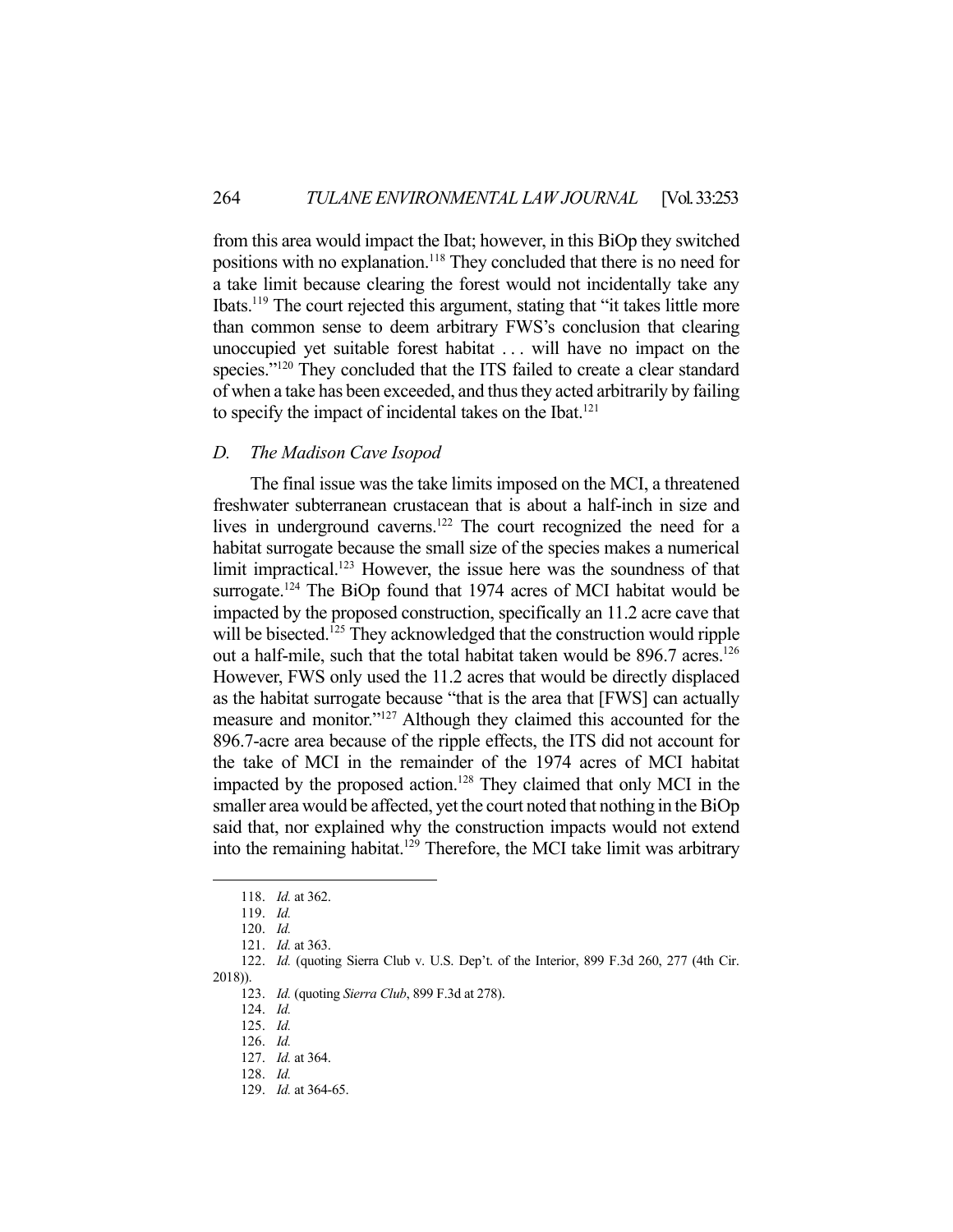because it is likely that the construction would result in a higher take than set forth in the ITS, and it did not "establish a causal link between the surrogate and the take of the listed species."<sup>130</sup> Therefore, the take limit is unenforceable, and thus arbitrary and capricious.<sup>131</sup>

 The court concluded that the BiOp's no-jeopardy finding was arbitrary and capricious for the RPBB and the Clubshell and the ITS failed to create enforceable take limits for the Ibat and the MCI.132 The court refused to fast track this project, instead strictly analyzing the BiOp through the requirements of the ESA.133 Because they found the FWS decisions arbitrary and capricious, they vacated the BiOp and the ITS with the hope that FWS will remember its statutory obligations upon reconsideration.<sup>134</sup>

### IV. ANALYSIS

 The Fourth Circuit's analysis and holding are sound in the noted case. By analyzing the BiOp and the ITS through the rigid structure laid out by the ESA, the court has upheld Congress's intent to protect threatened or endangered species and their habitats.<sup>135</sup> Although the ACP project was "fast-tracked," the court noted that the ESA "mandate has 'priority over the 'primary missions' of federal agencies."136 Their analysis was consistent with previous decisions, even those that came to a different conclusion.137 The intent of the ESA is to protect listed species, and the court in the noted case is upholding that purpose.<sup>138</sup>

 By taking only nineteen days to revise and issue the new BiOp, FWS made it clear that they would forego their statutory mandates in lieu of fast-tracking this pipeline.139 Although the court will likely receive criticism for blocking a major project like the ACP over the protection of

139. *Id.* 

 <sup>130.</sup> *Id.* (quoting Sierra Club v. U.S. Dep't. of the Interior*,* 899 F.3d 260, 271 (4th Cir. 2018)).

 <sup>131.</sup> *Id.* 

 <sup>132.</sup> *Id.* at 366.

 <sup>133.</sup> *Id.* 

 <sup>134.</sup> *Id.* 

 <sup>135.</sup> *Id.* 

 <sup>136.</sup> *Id.* (quoting Tenn. Valley Auth. v. Hill, 437 U.S. 153, 185 (1978)).

 <sup>137.</sup> *See* Miccosukee Tribe of Indians v. United States, 566 F.3d 1257, 1275 (11th Cir. 2009); Nat'l Wildlife Fed. v. Nat'l Marine Fisheries Serv., 524 F.3d 917, 938 (9th Cir. 2008); Or. Nat. Res. Council v. Allen, 476 F.3d 1031, 1041 (9th Cir. 2007); Dow AgroScis. LLC v. Nat'l Marine Fisheries Serv., 707 F.3d 462, 475 (4th Cir. 2013); Sierra Club v. U.S. Dep't. of the Interior, 899 F.3d 260, 295 (4th Cir. 2018).

 <sup>138.</sup> *Defs. of Wildlife*, 931 F.3d at 366.